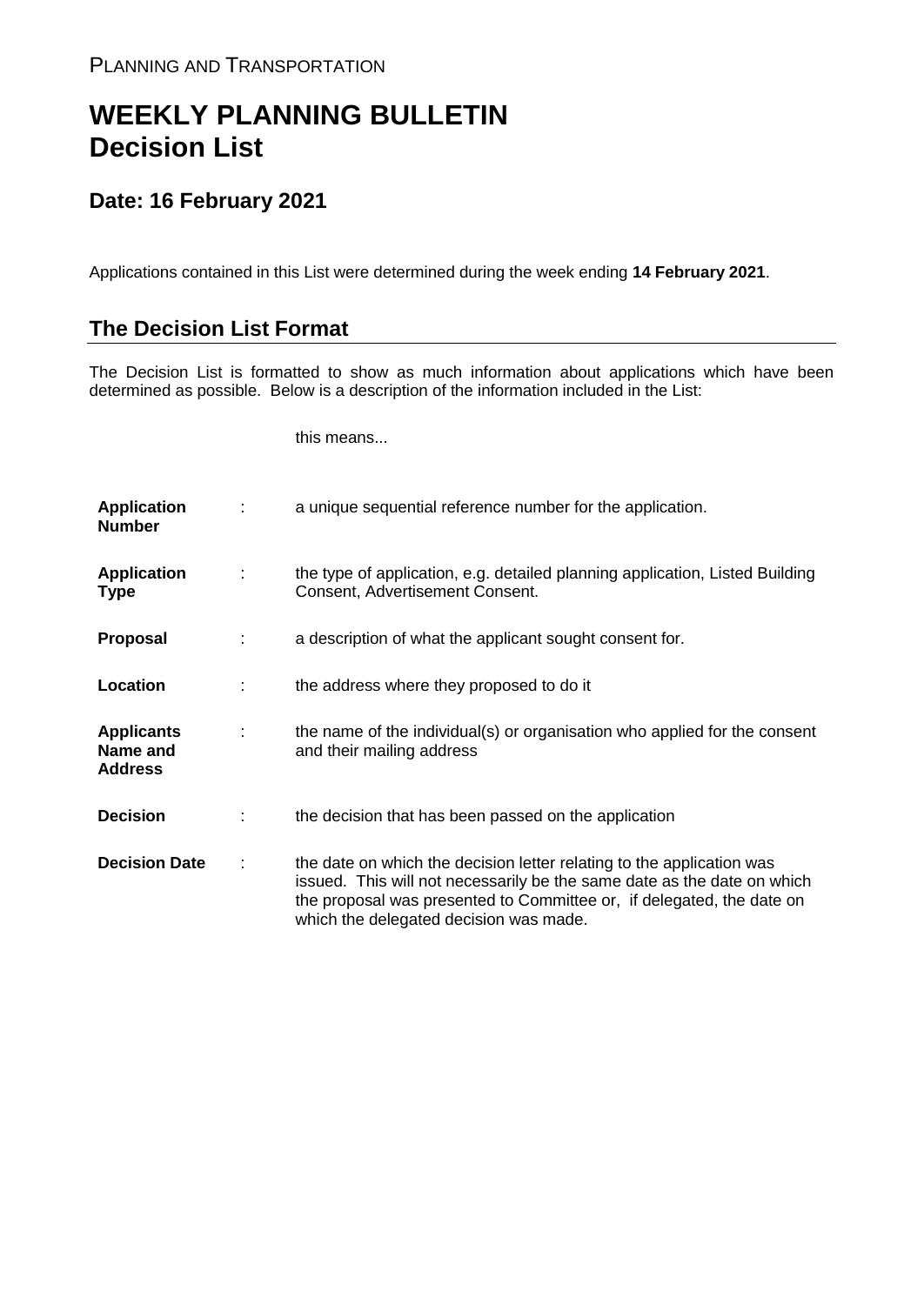| <b>Application No</b><br><b>Application Type</b><br>Proposal<br>Location<br><b>Applicant</b><br><b>Decision</b><br><b>Decision Issued</b>        | P/20/0103/FUL<br>÷<br><b>Planning Permission</b><br>Alteration and Extension of Nursery<br>St Margarets Primary School, Salmon Inn Road, Polmont, Falkirk, FK2 0XF<br>Falkirk Council, Children's Services, Sealock House, 2 Inchyra Road,<br>Grangemouth, FK3 9XB<br><b>Grant Planning Permission</b><br>12 February 2021<br>÷<br>View the application details                                    |
|--------------------------------------------------------------------------------------------------------------------------------------------------|----------------------------------------------------------------------------------------------------------------------------------------------------------------------------------------------------------------------------------------------------------------------------------------------------------------------------------------------------------------------------------------------------|
| <b>Application No</b><br><b>Application Type</b><br>Proposal<br>Location<br><b>Applicant</b><br><b>Decision</b><br><b>Decision Issued</b>        | P/20/0330/FUL<br><b>Planning Permission</b><br>Erection of 4 Dwellinghouses and Associated Landscaping, Boundary Treatments<br>and Infrastructure<br>Site To The West Of Greenacres, Glen Road, Torwood<br>Heritage Homes (Scotland) Ltd, 95 Main Street, Callander, FK17 8BQ<br><b>Grant Planning Permission</b><br>10 February 2021<br>View the application details                              |
| <b>Application No</b><br><b>Application Type</b><br><b>Proposal</b><br>Location<br><b>Applicant</b><br><b>Decision</b><br><b>Decision Issued</b> | P/20/0347/FUL<br><b>Planning Permission</b><br>Proposed Development of 7 Houses with Associated Garages, Landscaping,<br><b>Boundary Treatment and Infrastructure</b><br>Land To The North Of Castlewood, Glen Road, Torwood<br>Heritage Homes (Scotland) Ltd, 95 Main Street, Callander, FK17 8BQ<br><b>Grant Planning Permission</b><br>10 February 2021<br>View the application details         |
| <b>Application No</b><br><b>Application Type</b><br><b>Proposal</b><br>Location<br><b>Applicant</b><br><b>Decision</b><br><b>Decision Issued</b> | P/20/0411/FUL<br><b>Planning Permission</b><br>Installation of Replacement Windows and Doors<br>1-17 Silk House, Park Street, Falkirk, FK1 1RW<br>Weslo Housing Management, Mr M Higgins, 66 North Bridge Street, Bathgate,<br><b>EH48 4PP</b><br><b>Grant Planning Permission</b><br>12 February 2021<br>÷<br>View the application details                                                        |
| <b>Application No</b><br><b>Application Type</b><br><b>Proposal</b><br>Location<br><b>Applicant</b><br><b>Decision</b><br><b>Decision Issued</b> | P/20/0434/FUL<br><b>Planning Permission</b><br>Alterations and Partial Change of Use from Car Wash (Sui Generis) to Hot Food<br>Takeaway (Sui Generis) and Alterations to Shop Front<br>Polmont Motors, Main Street, Polmont, Falkirk, FK2 0QP<br>Mr Brian Hughes, Easiwash, Main Street, Polmont, FK2 0QP<br><b>Grant Planning Permission</b><br>12 February 2021<br>View the application details |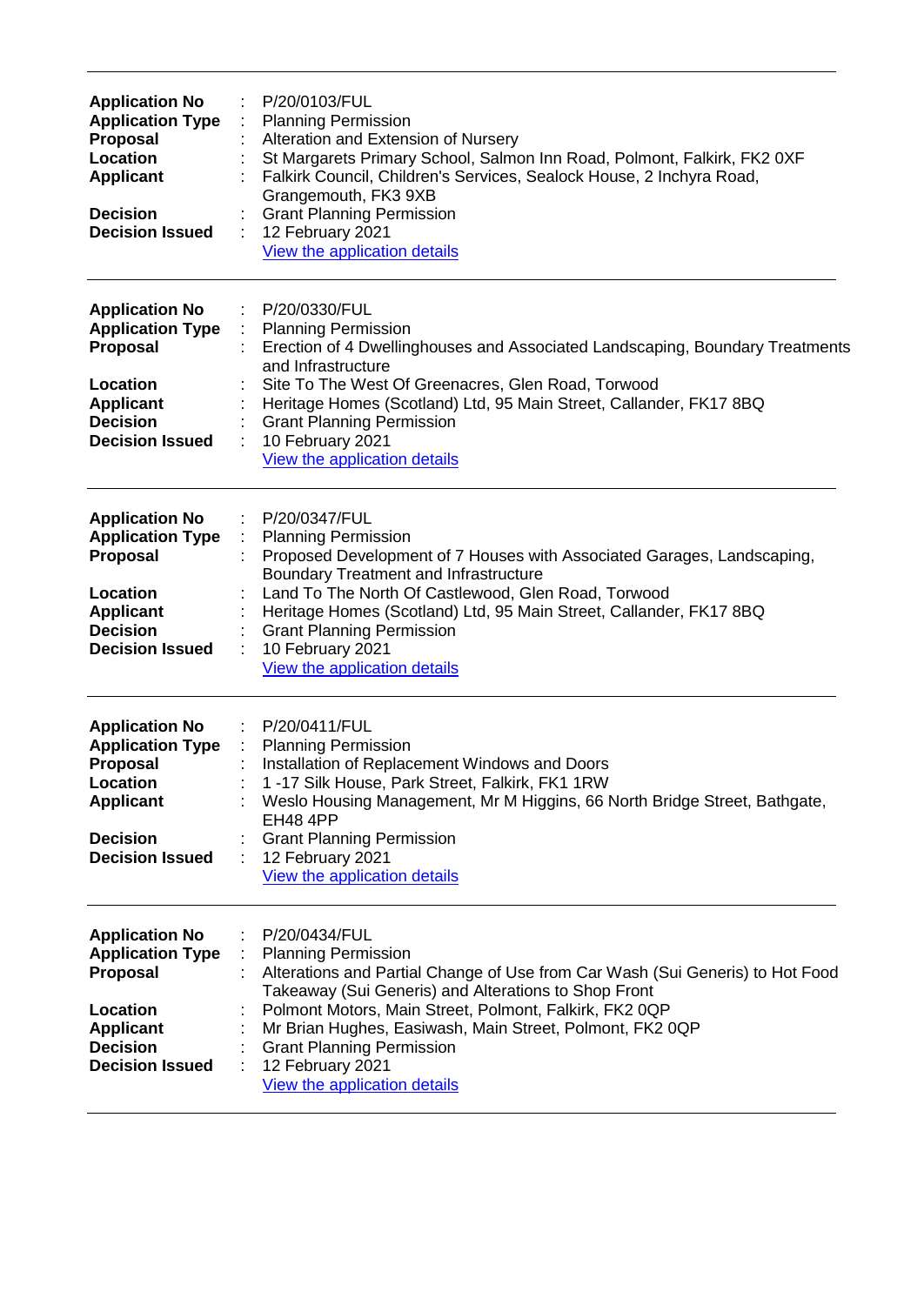| <b>Application No</b><br><b>Application Type</b><br><b>Proposal</b><br>Location<br><b>Applicant</b><br><b>Decision</b><br><b>Decision Issued</b>        | P/20/0447/FUL<br><b>Planning Permission</b><br>Change of Use of and Alterations to Bar/ Restaurant to form Flatted Dwelling<br>76 Manor Street, Falkirk, FK1 1NU<br>Mr Paul Koc, 95 Easter Langside Crescent, Dalkieth, Midlothian, EH22 2FN<br>Withdrawn<br>12 February 2021<br>÷<br>View the application details                                                  |
|---------------------------------------------------------------------------------------------------------------------------------------------------------|---------------------------------------------------------------------------------------------------------------------------------------------------------------------------------------------------------------------------------------------------------------------------------------------------------------------------------------------------------------------|
| <b>Application No</b><br><b>Application Type</b><br><b>Proposal</b><br>Location<br><b>Applicant</b><br><b>Decision</b><br><b>Decision Issued</b>        | P/20/0500/FUL<br><b>Planning Permission</b><br>Change of Use of Public Open Space to Garden Ground and Erection of Fence<br>(Retrospective)<br>Glen Cottage, Glen Road, Torwood, Larbert, FK5 4SN<br>Mr Jamie Stevenson, Glen Cottage, Glen Road, Torwood, Larbert, FK5 4SN<br><b>Grant Planning Permission</b><br>12 February 2021<br>View the application details |
| <b>Application No</b><br><b>Application Type</b><br>Proposal<br>Location<br><b>Applicant</b><br><b>Decision</b><br><b>Decision Issued</b>               | P/20/0573/FUL<br><b>Planning Permission</b><br><b>Replacement Windows</b><br>Marchmount, 8 Shore Road, Airth, Falkirk, FK2 8LH<br>Mrs Carolyn Rennie, Marchmount, 8 Shore Road, Airth, Falkirk, FK2 8LH<br><b>Grant Planning Permission</b><br>12 February 2021<br>View the application details                                                                     |
| <b>Application No</b><br><b>Application Type</b><br><b>Proposal</b><br>Location<br><b>Applicant</b><br><b>Decision</b><br><b>Decision Issued</b>        | P/20/0575/CPE<br>÷<br>Certificate of Lawful Use - Existing<br>Use of Premises as a shop with Licensed off-sales<br>2 Braeview, Stenhousemuir, Larbert, FK5 3DT<br>Day Today Braeview, Mr Shakiel Akhtar, Braeview, 2 Braeview, Larbert, Falkirk,<br>FK53DT<br>Certify the Existing Use as Lawful<br>12 February 2021<br>View the application details                |
| <b>Application No</b><br><b>Application Type</b><br><b>Proposal</b><br><b>Location</b><br><b>Applicant</b><br><b>Decision</b><br><b>Decision Issued</b> | P/20/0588/FUL<br><b>Planning Permission</b><br><b>Extension to Dwellinghouse</b><br>16 Craighorn Drive, Falkirk, FK1 5NS<br>Mr & Mrs Neil Talbot, 16 Craighorn Drive, Falkirk, FK1 5NS<br><b>Grant Planning Permission</b><br>12 February 2021<br>View the application details                                                                                      |